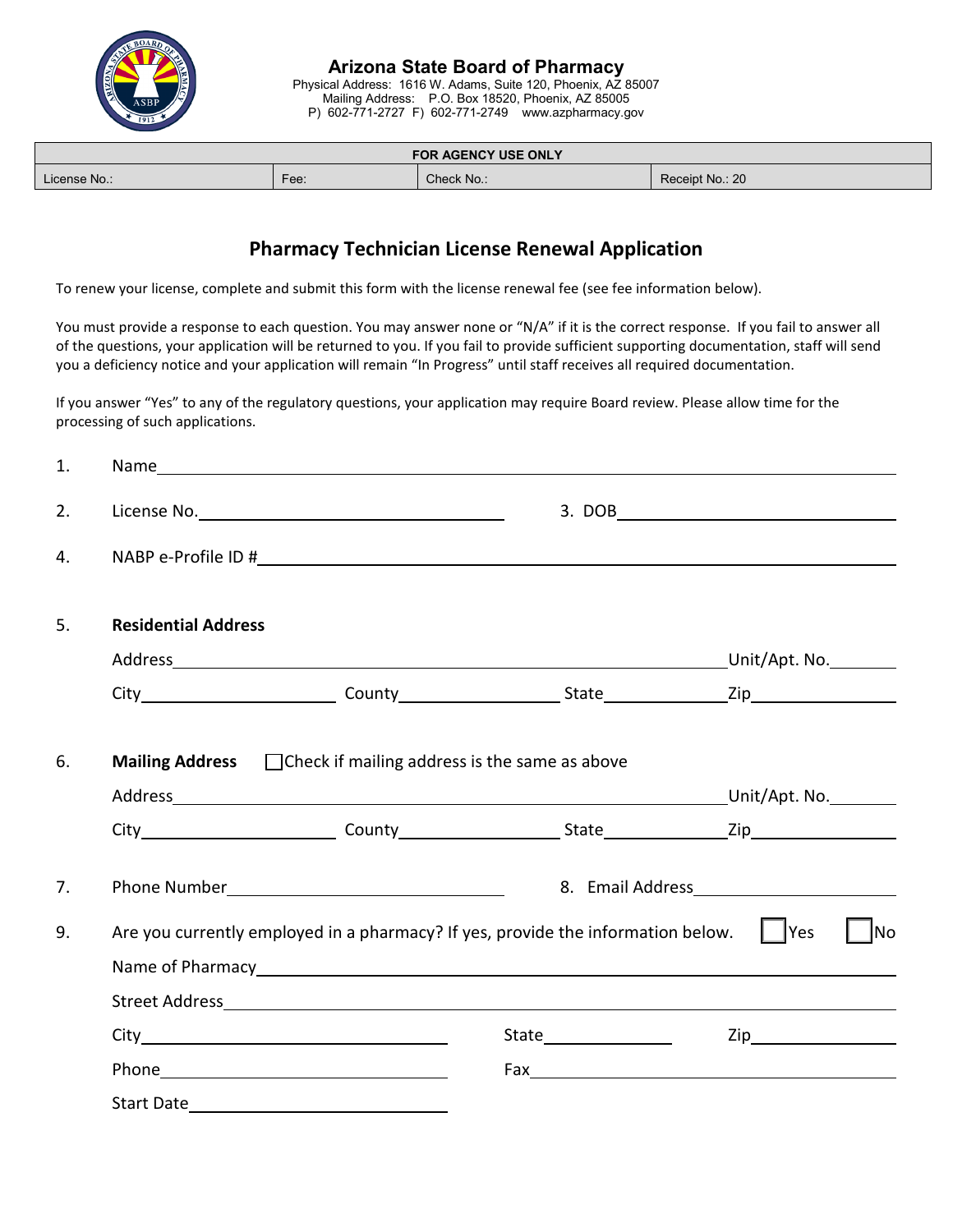#### Regulatory Questions

- 10. Since you last renewed this license, has any formal disciplinary action, including but not limited to, license denial, censure, fine, suspension, probation, restriction of practice or revocation, been taken against any license or other professional certificate you hold or have held? If yes, provide full details, which must include the nature and date of each action and the state or jurisdiction involved. You must also provide a copy of the Order relating to the disciplinary action.  $\blacksquare$   $\blacksquare$  Yes  $\blacksquare$  No
- 11. Since you last renewed this license, have you been arrested for, charged with, pled guilty or no contest to, or been convicted of a felony or misdemeanor offense? (You must answer "yes" even if an arrest or conviction has been pardoned, expunged, set aside, dismissed or your civil rights have been restored.) If yes, provide full details, which must include the date, court, case number, state of prosecution and nature of the charge(s). You must also provide court documentation related to the case(s).

### Relief Certificate

12. I would like to order a relief certificate and have included the \$10.00 fee. (A relief certificate is not required. You may reprint your license from your online profile.)  $\Box$  Yes  $\Box$  No

#### Attestations

By signing below, I certify that I have complied with the continuing education requirements set forth in A.R.S. §§ 32-1925, 32-3248.02 and A.A.C. R4-23-1106, including the opioid-related, substance use disorder‑related or addiction‑related continuing education requirements. (Licensees are exempt from the continuing education requirement between the time of initial licensure and first renewal.)

I declare, under penalty of perjury, under the laws of the state of Arizona, that the information I have provided in this application is true and correct to the best of my knowledge.

Signature Date Date of the Contract of the Contract of the Contract of the Date Date

Yes | |No

Pursuant to section 41-1093.01, Arizona Revised Statutes, an agency shall limit all occupational regulations to regulations that are demonstrated to be necessary to specifically fulfill a public health, safety or welfare concern. Pursuant to sections 41-1093.02 and 41-1093.03, Arizona Revised Statutes, you have the right to petition this agency to repeal or modify the occupational regulation or bring an action in a court of general jurisdiction to challenge the occupational regulation and to ensure compliance with section 41-1093.01, Arizona Revised Statutes.

PURSUANT TO SECTION 32-4302, ARIZONA REVISED STATUTES, A PERSON SHALL BE GRANTED AN OCCUPATIONAL OR PROFESSIONAL LICENSE OR CERTIFICATE IF THE PERSON HAS BEEN LICENSED OR CERTIFIED IN ANOTHER STATE FOR AT LEAST TWELVE MONTHS, THE LICENSE OR CERTIFICATE IS IN THE SAME DISCIPLINE AND AT THE SAME PRACTICE LEVEL AS THE LICENSE OR CERTIFICATE FOR WHICH THE PERSON IS APPLYING IN THIS STATE AND THE PERSON MEETS OTHER CONDITIONS PRESCRIBED BY SECTION 32-4302, ARIZONA REVISED STATUTES.